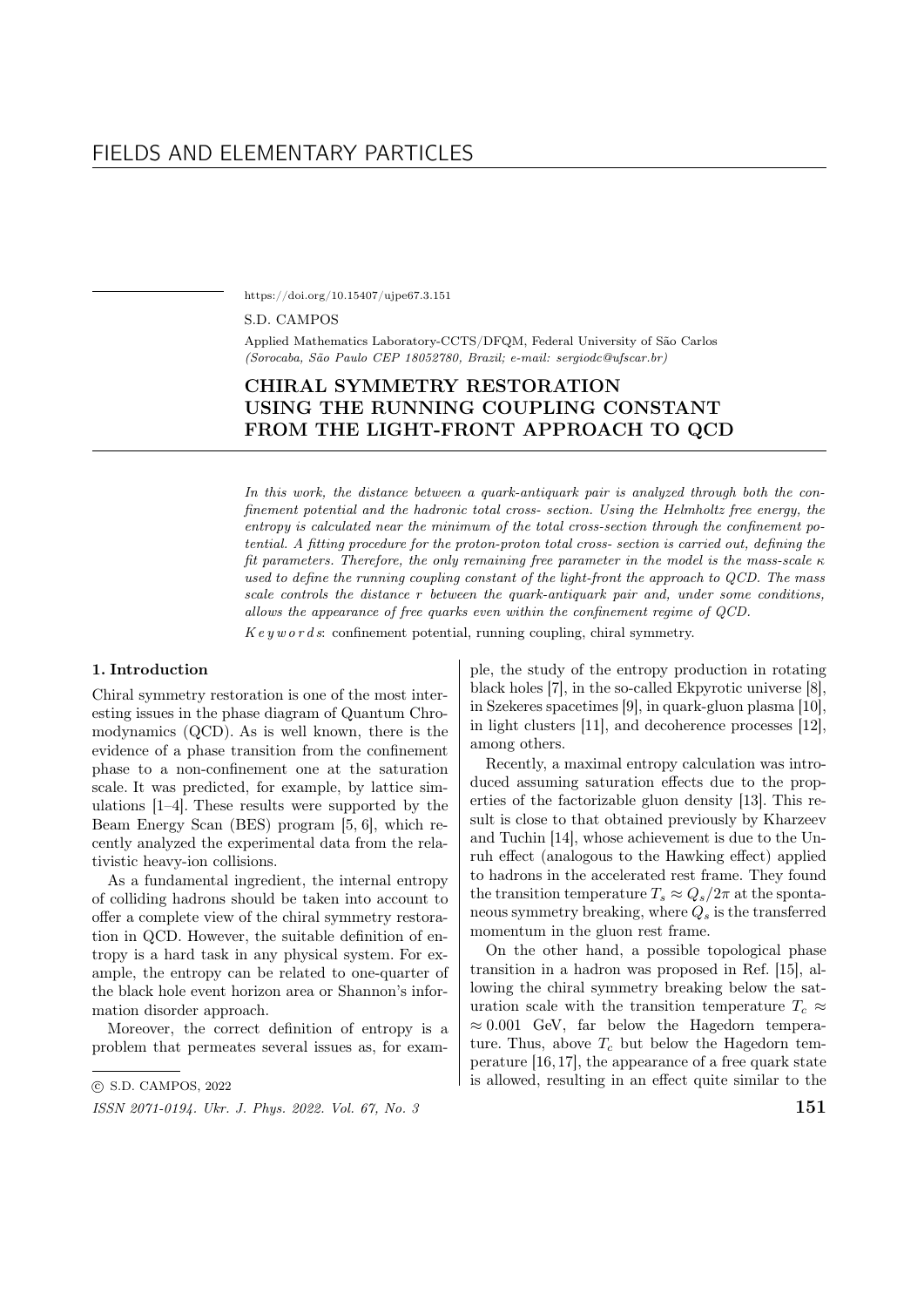emergence of a free vortex in the XY model. It should be stressed that the chiral symmetry breaking was previously predicted by McLerran and Pisarski [18] and Glozman and Wagenbrunn [19], whose possible explanation was given by the presence of the quark matter, presented years ago in [18, 19]. In this scenario, the chiral symmetry is restored even in the presence of hadronic matter.

In the present work, I suppose that the hadronic total cross-section,  $\sigma_{\text{tot}}(s)$ , can be divided into a finite number of non-interacting disjoint 2D cells, each one containing a quark-antiquark  $(q\bar{q})$  pair  $(u\bar{u})$ and  $d\bar{d}$ ) separated by a distance  $r(s)$ , depending on and *aa*) separated by a distance  $r(s)$ , depending on<br>the energy  $\sqrt{s}$  measured in the center-of-mass system [15]. This approach is analogous to the so-called Berezinskii–Kosterlitz–Thouless (BKT) phase transition, which occurs without spontaneous symmetry breaking [20, 21]. In that planar model, at low temperatures, the presence of a non-trivial vortex configuration is suppressed due to the binding effect caused by the vortex-antivortex interaction. At high temperatures above some critical value, the binding effect can be neglected, and the non-trivial vortex state arises.

The main goal of the present work is to account for the physical consequences of the confinement potential inside the cell containing the  $q\bar{q}$ -pair considering a naive model with finite temperature and null quark chemical potential. Then, the free quark state is achieved, when the spatial separation,  $r(s)$ , between quark and antiquark is less than  $r_0$ , the confining scale. Using some constraints, we obtain an asymptotic bound to the rise of  $r(s)$  as the collision energy grows. Moreover, using the running coupling from the light-front holographic QCD (see [22] and references therein), the non-confinement regime is attained below the saturation scale for  $\kappa \approx 0.002$  GeV. The mass scale  $\kappa$  emerges in de Alfaro, Fubini, and Furlan's attempt to build a fully invariant conformal Lagrangian theory [23]. In the example of the original work, the mass scale provides the necessary infrared cut-off of the theory, and once determined, the scale furnishes the remaining unknown parameters. In the present context introduced here,  $\kappa$  is used as a free parameter representing the *effective* mass of the cell, being straightly connected with the distance  $r(s)$  as shall be seen.

The paper is organized as follows. In Section 2, I introduce the relation for the entropy, total crosssection, and the distance between the quark and antiquark in the cell. In Section 3 under some conditions, the possible existence of a chiral symmetry restoration in the confinement phase of QCD will be shown. Final remarks are left for Section 4.

#### 2. Total Cross- Section and Entropy

First of all, it should be stressed that, due to the Fitzgerald–Lorentz length contraction, the hadron contracts in the direction of its motion, although its visual appearance, which depends exclusively on its motion, is invariant in special relativity [24,25]. Then, it is reasonable to suppose that some physical properties observed in 2D planar objects may occur in the hadron [15]. Here, we maintain the analogy between the hadron in high-energy collisions and 2D planar objects, as done elsewhere [15]. Thus, we assume that the hadronic total cross-section can be divided into a finite number of disjoint cells containing a single  $q\bar{q}$ pair, where its components interact with each other through a confinement potential. Then, the entropy is written as [15]

$$
S(s) = \ln\left(\frac{\sigma_{\text{tot}}(s)}{\pi r^2}\right),\tag{1}
$$

where  $r = r(s)$  is the radius of the cell containing the  $q\bar{q}$ -pair. The above assumption is based on the wellknown behavior of 2D planar objects with vortexantivortex pairs, where the presence of a BKT phase transition allows the arising of new degrees of freedom and the emergence of a free vortex state [20, 21].

Although the experimental access to  $r(s)$  is forbidden at the present-day energies, the theoretical determination of some physical bounds is possible, in principle, by using high-energy theorems, as well as taking different approaches to the entropy  $S(s)$  into account. Therefore, we can rewrite relation (1) as

$$
r^2 = \frac{1}{\pi} \sigma_{\text{tot}}(s) e^{-S(s)}.
$$
\n
$$
(2)
$$

A remarkable realization of axiomatic quantum field theory in the early 1960s is the Froissart–Martin bound. However, despite its beauty, the Froissart– Martin result is an asymptotic inequality: It does not give us a hint about the behavior of  $\sigma_{\text{tot}}(s)$  at intermediate energies or even the "correct" functional form of  $\sigma_{\text{tot}}(s)$  at high energies. That bound is usually written as

$$
\sigma_{\text{tot}}(s) \le \frac{\pi}{m_{\pi}^2} \ln^2(s/s_0),\tag{3}
$$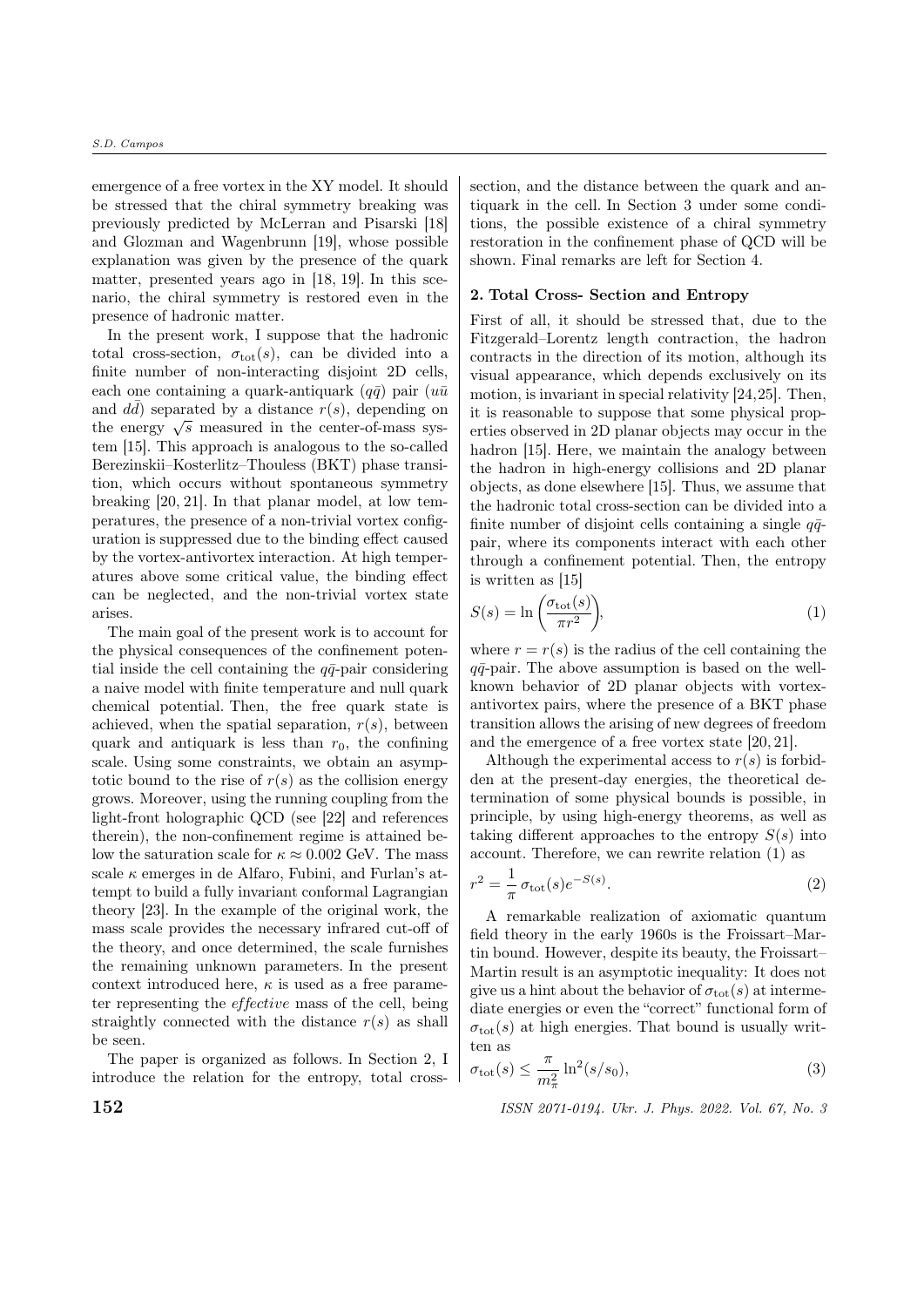where  $m_{\pi}$  is the pion mass, and  $\sqrt{s_0}$  is some initial where  $m_{\pi}$  is the pion mass, and  $\sqrt{50}$  is some initial energy (usually  $\sqrt{50} = 1.0$  GeV). Of course, for  $0 <$  $e^{-S(s)}$ , we can write the inequality

$$
r^2 \le \left[\frac{1}{m_\pi^2} \ln^2(s/s_0)\right] e^{-S(s)},\tag{4}
$$

which acts as the upper bound for  $r$ . We note, in addition, that the total cross-section is related to the imaginary part of the forward scattering amplitude through the well-known optical theorem

$$
\sigma_{\text{tot}}(s) = \frac{\text{Im}\,F(s)}{s},\tag{5}
$$

where  $F(s)$  is the forward scattering amplitude. Thus, one can also write

$$
r^2 = \left[\frac{\operatorname{Im} F(s)}{s}\right] e^{-S(s)}.\tag{6}
$$

The use of a specific parametrizations for  $\sigma_{\text{tot}}(s)$ can help us to understand the behavior of  $r$  dependcan help us to understand the behavior of  $\tau$  depending on  $\sqrt{s}$ . In addition, some known results can also be used: For example, for small values of the transferred momentum  $\sqrt{|t|}$  in the center-of-mass system, the scattering amplitude is given mainly by its absorptive part. Then, we can use the differential crosssection, for instance, for  $\sqrt{|t|} < 0.1$  GeV, to infer effects introduced by  $t$  in Eq.  $(6)$ .

On the other hand, considering the result given by Eq. (4), we can analyze the distance  $r$  according to  $e^{-S(s)}$ .

Firstly, consider the case where  $S(s)$  is not a logarithmic function of its variable. Then, for the increasing entropy of the form  $S(s) \sim s/s_0$  (for example), the distance  $r$  fastly decreases, leading to the presence of free quarks due to the chiral symmetry restoration. In contrast, for a system with decreasing entropy of the form  $S(s) \sim s_0/s$ , the distance r increases, as the collision energy grows.

Secondly, let us consider that  $S(s)$  is a logarithmic function of its variable. Then, for a system with a slowing increasing entropy given by  $S(s) \sim \ln(s/s_0)$ ,  $r$  tends to zero for sufficiently high energies. Of course, the decreasing entropy case is given by  $S(s) \sim$  $\sim \ln(s_0/s)$ , which implies the increase of r, as s grows. Both situations, where the entropy decreases, as the collision energy grows, although interesting, are not treated here.

ISSN 2071-0194. Ukr. J. Phys. 2022. Vol. 67, No. 3  $153$ 

It is worth to note that the definition of  $S(s)$  only makes sense here, when considering the relative distance between the q and  $\bar{q}$ . Accordingly,  $S(s)$  should explicitly depend upon  $r$ . Following the approach presented here, I introduce the distance  $r$  in  $S(s)$  considering the confinement potential, as shall be seen.

## 3. Finite Temperature: Far Below the Saturation Scale

### 3.1. Confinement Potential and Running Coupling in the Confinement Phase of QCD

As a key point of the problem, the internal energy of the colliding hadrons cannot be inferred from the first principles of QCD or thermodynamics. Thus, the use of the potential energy may be a useful approach to obtain some insights into the physical processes, as carried out since the 1950s [26–29].

There are several confinement potentials in the literature (e.g., see [30–34]). For simplicity, only the Cornell confinement potential [32–34] is considered, which is in good agreement with the experimental data for the light and heavy meson spectrum [35– 37]. That potential is usually written as

$$
V(r) = -\frac{4}{3}\frac{\alpha_s(r)}{r} + \sigma r,\tag{7}
$$

where  $\alpha_s(r)$  is the Fourier sine transform of the runwhere  $\alpha_s(r)$  is the routier sine transform of the run-<br>ning coupling constant  $\alpha_s(Q)$ , and  $\sqrt{\sigma}$  is the string tension. For static-source  $\sqrt{\sigma} = 0.46$  GeV [38] while the average estimation  $\sqrt{\sigma} = 0.405$  GeV is obtained for a cold strongly interacting matter [39]. Without loss of generality, we adopt hereafter  $\sqrt{\sigma} = 0.4$  GeV.

The running coupling constant of QCD is far from having a unified definition within the confinement regime. Although the perturbative sector of QCD has a well-posed definition, the same does not occur in the non-perturbative regime, where several approaches can be used. Two basic examples of definitions are the "analytical" running coupling obtained by Shirkov and Solovtsov with use of the spectral density from Källén–Lehmann relation  $[40]$  and the running coupling from the light-front approach to QCD [41].

In this work, I use the light-front holographic QCD approach to the running coupling [22, 42], whose choice is based on both its simplicity and good description of the available experimental data [22]. In the light-front holographic approach, the running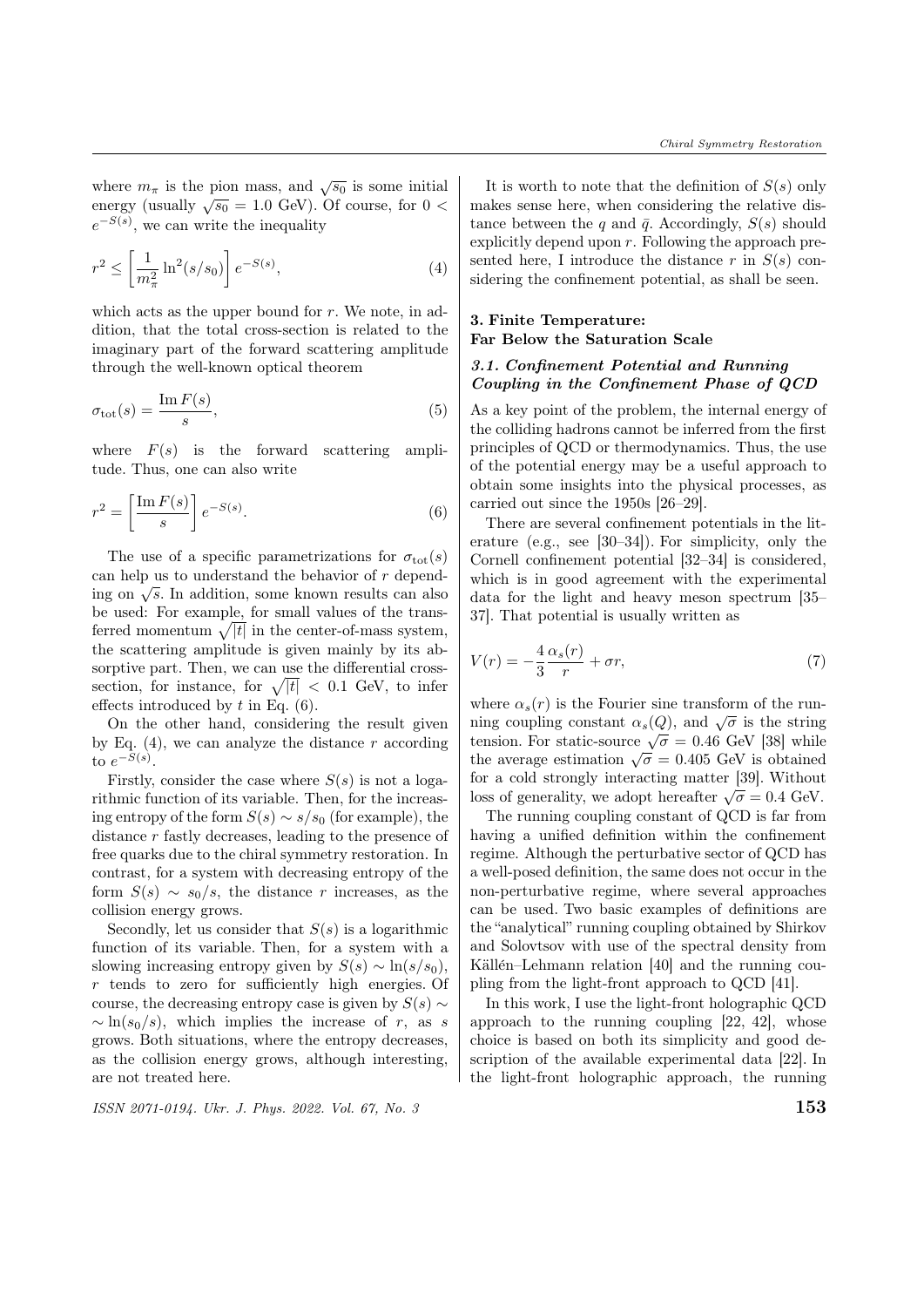coupling is set for all values of  $Q$  as  $[22]$ 

$$
\alpha_s(Q) = e^{-Q^2/4\kappa^2},\tag{8}
$$

where  $\kappa$  is the mass scale (also called the mass parameter) determined from the soft-wall model [43,44], and defined for the hadron as

$$
M^2 = 4\kappa^2 (L + S/2 + n),\tag{9}
$$

where  $M$  is the hadron mass,  $L, S$ , and  $n$  refer to the internal orbital angular momentum, internal spin, and radial quantum number, respectively. The soft-wall model is based on a quadratic dilaton field [44] that yields a harmonic confining potential whose strength is measured by  $\kappa$ . The consequence of such potential is the breaking of conformal invariance.

It is important to stress that  $\kappa$  has a value that depends on the meson Regge trajectories analyzed, and settles down, in general, in the interval  $0.3 \leq \kappa \leq$  $\lesssim 0.8$  GeV [43]. Note, in addition, that the linear Regge trajectories given by (9) were obtained due to the quadratic dilaton field approach [44]. However, this model entangles the explicit and spontaneous breaking of chiral symmetries [45]. It is also worth to stress that the linearity of Regge trajectories is not true everywhere, being more evident for light baryons and mesons [46]. Thus, definition (9) may not hold everywhere.

Usually, a value of  $\kappa \approx 0.5$  GeV is required to describe mesons and baryon masses, as well as the hypothesis of linear Regge trajectories [41, 47]. This value also satisfactorily describes the trajectories of the  $\rho$  and  $K^*$  mesons [43]. In contrast, from fitting procedures for the nucleon form factors in the Anti-de Sitter (AdS)/QCD soft-wall model, one has  $\kappa \approx 0.40$  GeV [48]. Moreover, from the analysis of form factors, the values of  $\kappa$  are lower than those for Regge trajectories and mass spectrum [43]. For example,  $\kappa = 0.261 \pm 0.002$  GeV assuming a constant current quark mass  $m_q = 0.005$  GeV in a model inspired in the AdS/QCD correspondence [49].

As aforementioned, I suppose that the mass scale  $\kappa$  represents the *effective* mass of the  $q\bar{q}$ -pair in the cell and, then, assume  $\kappa \ll 1$  GeV. That constraint will be clarified further.

Returning to the running coupling constant, to avoid the use of the mnemonic rule of Quantum Mechanics  $Q \sim 1/r$ , we should use the Fourier sine transform of Eq. (8) since, as noted by Shirkov, this rule may not be true everywhere [50]. Then, for a rigorous mathematical approach, the Fourier sine transform of Eq. (8) can be written as [51]

$$
\alpha_s(r) = \int_0^\infty e^{-Q^2/4\kappa^2} \sin(Qr) dQ,\tag{10}
$$

which can be solved in terms of the Dawson integral function defined as [52, 53]

$$
D(x) = e^{-x^2} \int_0^x e^{-y^2} dy^2,
$$
\n(11)

closely related to the error function  $erf(x)$  by [53]

$$
D(x) = -i\frac{\pi}{2}e^{-x^2}erf(ix).
$$
 (12)

The function defined by Eq. (11) can be approximated by the following series expansion depending on x is close to the origin  $(x \ll 1)$  [53, 54]

$$
D(x) = \sum_{j=0}^{\infty} \frac{(-1)^j 2^j}{(2j+1)!!} x^{2j+1} = x - \frac{2}{3}x^3 + \frac{4}{15}x^5 - \dots,
$$
\n(13)

where  $n!!$  is the double factorial defined as

$$
n!! = \prod_{j=0}^{k} (n-2j),
$$
\n(14)

for  $k = \lfloor n/2 \rfloor - 1$ , where  $\lfloor x \rfloor$  is the ceiling function (least integer greater than or equal to  $x$ ). In contrast, for large  $x$ , the Dawson function given by Eq. (11) has an asymptotic behavior given by [54]

$$
D(x) \approx \frac{1}{2x} + \frac{1}{2^2 x^3} + \frac{1 \times 3}{2^3 x^5} + \frac{1 \times 3 \times 5}{2^4 x^7} + \dots
$$
 (15)

The main goal is to study a possible chiral symmetry restoration, implying a small value for  $x = \kappa r$ . For the sake of simplicity, let us suppose that  $r \leq r_h$  fm, where  $r_h$  is the hadron radius. To achieve the confinement phase of QCD, we impose the constraint  $\kappa \ll 1$  GeV, for which one has  $\kappa r \ll 1$ . As a result, we can use the series given by Eq. (13) to represent the running coupling in the  $r$ -space, and, in particular,  $(\kappa r)^3 \ll 1$ . As shall be seen, the ratio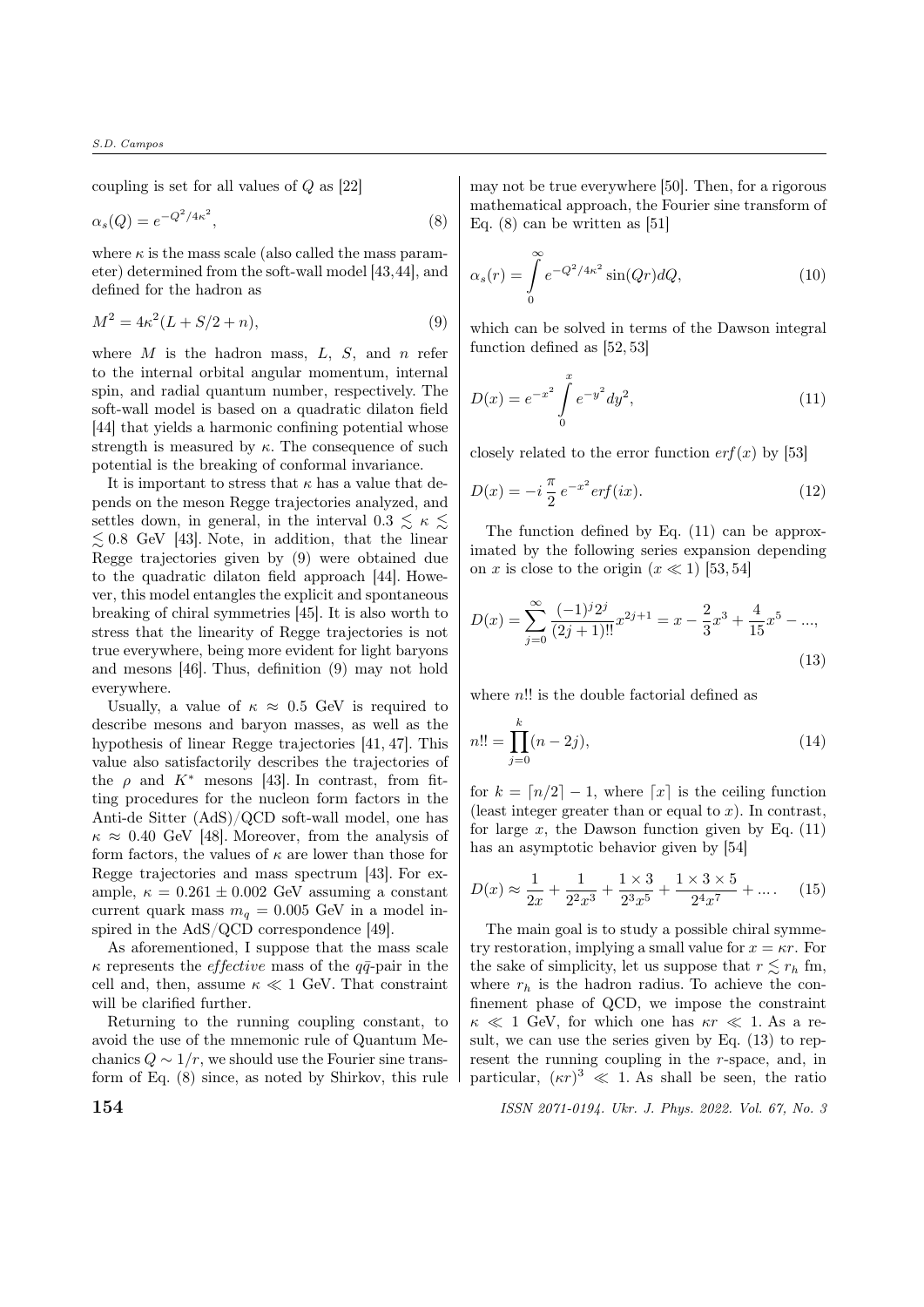$r/r_0$ , for which  $r/r_0 < 1$  indicates that the nonconfinement regime is achieved, depends strongly on the choice of  $\kappa$ .

It is worth to note that the mass scale is also present in the Fourier sine transform, since  $x = \kappa r$ , which introduces the need for a careful analysis to obtain the correct representation of  $\alpha_s(r)$  through the Dawson function. Observe that the presence of the mass scale results, after the Fourier sine transformation given by Eq. (10), in a dimensionful running coupling written as

$$
\alpha_s(r) = 2\kappa \sqrt{\frac{2}{\pi}} D(\kappa r) =
$$
  
= 
$$
2\kappa \sqrt{\frac{2}{\pi}} \left[ \kappa r - \frac{2}{3} (\kappa r)^3 + \frac{4}{15} (\kappa r)^5 - \ldots \right].
$$
 (16)

Then, it is necessary to change  $\bar{\alpha}_s(r) \rightarrow \alpha_s(r)/\kappa$ in the above definition to restore the dimensionless feature of the running coupling.

Now, considering the stated before, we can replace  $\bar{\alpha}_{s}(r)$  in the confinement potential given by Eq. (7)

$$
V(r) = -\frac{4}{3}\frac{\bar{\alpha}_s(r)}{r} + \sigma r = -\frac{8}{3}\kappa\sqrt{\frac{2}{\pi}}\times
$$

$$
\times \left[1 - \frac{2}{3}(\kappa r)^2 + \frac{4}{15}(\kappa r)^4 - \ldots\right] + \sigma r.
$$
 (17)

Accounting for the above constraints on  $\kappa$  and r, we can retain the series expansion up to the second order, allowing us to write the confinement potential as

$$
V(r) = -\frac{4}{3}\frac{\bar{\alpha}_s(r)}{r} + \sigma r \approx -\frac{8}{3}\kappa\sqrt{\frac{2}{\pi}} \left[1 - \frac{2}{3}(\kappa r)^2\right] + \sigma r.
$$
\n(18)

The above result indicates a confinement potential with a finite negative range given by

$$
V(0) = -\frac{8}{3}\kappa\sqrt{\frac{2}{\pi}},
$$
\n(19)

and exclusively dependent on the mass scale.

### 3.2. Entropy

For the region close to the minimum of the total crosssection, the volume of the hadron is nearly constant,

```
ISSN 2071-0194. Ukr. J. Phys. 2022. Vol. 67, No. 3
```
implying that the entropy can be obtained by using the Helmholtz free energy [15]

$$
S_{\mathrm{H}}(s) = \frac{1}{T_c} V(r),\tag{20}
$$

where  $r = r(s)$ , and the transition temperature  $T_c$ depends on the potential approach used and  $T_c \approx$  $\approx 0.001$  GeV for the Cornell potential [15]. It is worth to point out that (20) should be used only close to the minimum of  $\sigma_{\text{tot}}(s)$ , since the Helmholtz free energy does not necessarily vanish elsewhere.

Here, the main assumption is that the entropy given by Eq. (1) can be defined by the Helmholtz free energy near the minimum of  $\sigma_{\text{tot}}(s)$ . Thus, we can write

$$
S(s) = \gamma S_{\rm H}(s),\tag{21}
$$

where  $\gamma$  is a real parameter. Justifying such a choice is quite difficult and is based on the fact that both definitions depend on r at the minimum of  $\sigma_{\text{tot}}(s)$ . For the sake of simplicity, I assume  $\gamma = 1$ , as it acts only as a scale of the problem.

Using the potential given by Eq. (18) and the entropy in Eq. (20), we can introduce a cut-off in the series expansion of the exponential in Eq. (2) if  $V(r)/T_c \ll 1$ . This cut-off can be obtained for  $\kappa \sim T_c \ll 1$  GeV. If satisfied, these constraints indicate unambiguously the emergence of free quarks, as shall be seen. Then, the following approximation for  $r$  can be written:

$$
r^2 \approx \sigma_{\text{tot}}(s) - \frac{\sigma_{\text{tot}}(s)}{T_c} \left[ -\frac{8}{3} \kappa \sqrt{\frac{2}{\pi}} \left( 1 - \frac{2}{3} (\kappa r)^2 \right) + \sigma r \right],\tag{22}
$$

according to the constraints on  $\kappa$ , r, and confinement potential adopted. Of course, different approaches for  $V(r)$  and  $\alpha_s(r)$  will produce distinct expressions for r. Moreover, there are definitions for  $V(r)$ that are independent of the running coupling (see, e.g., [30]).

### 3.3. Total Cross-Section

Now, it is necessary to introduce a functional form for the total cross-section. Within the intermediate energy range. We can use the following simple parametrization for the total cross-section [55]:

$$
\sigma_{\text{tot}}(s) = a_1 (s/s_0)^{a_2} + a_3 \ln^{\alpha_{\mathbb{P}}(0)}(s/s_0), \tag{23}
$$

$$
155\,
$$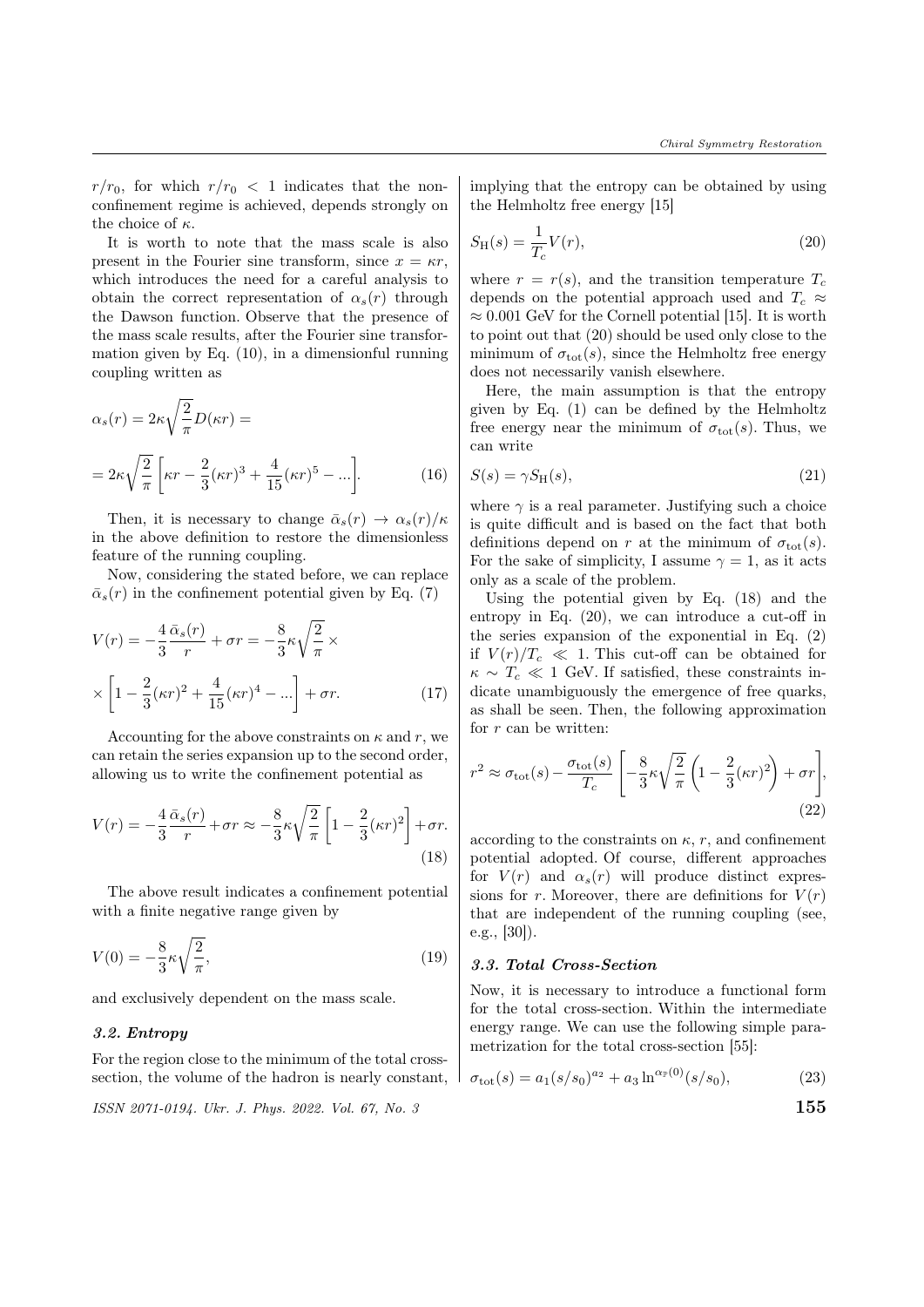

Fig. 1. Behavior of  $r/r_0$  near the minimum of the total cross-section. Solid line is for  $\kappa = 0.1$  GeV and dashed line is for  $\kappa = 0.002$  GeV. Inner panel shows only the curve for  $\kappa =$  $= 0.002$  GeV where  $r/r_0 \approx 0.066$ , indicating the presence of free quarks in the confinement phase of QCD

Parameters obtained using (23) in the fitting procedure assuming  $\sqrt{s_0} = 1.0$  GeV  $(\chi^2/ndf = 1.77)$ 

| $a_1$ (mb)       | a <sub>2</sub>  | $a_3$ (mb)      | $\alpha_{\mathbb{P}}(0)$ |
|------------------|-----------------|-----------------|--------------------------|
| $52.52 \pm 0.38$ | $0.14 \pm 0.01$ | $0.91 \pm 0.08$ | $1.61 \pm 0.03$          |

where  $a_1, a_2, a_3$ , and  $\alpha_{\mathbb{P}}(0)$  are free parameters. In the fitting process, we can use only the experimental data available for  $pp$  total cross-section above  $\sqrt{s}$  = 3.0 GeV (including cosmic-ray data) obtained from the Particle Data Group [56]. From the fitting procedure, we obtain the parameters shown in Table, where  $\alpha_{\mathbb{P}}(0)$  is typical of the hard pomeron picture [57, 58].

As is well known, the hadronic total cross-section decreases, as the collision energy grows from some decreases, as the consion energy grows from some maximum located at  $\sqrt{s} \approx 3.0$  GeV up to some maximum located at  $\sqrt{s} \approx 3.0$  GeV up to some<br>minimum located in the energy interval  $\sqrt{s} \approx 10$  ~  $\sim$  30 GeV. This behavior is attributed to the odderon exchange, also known as the odd- $C$  Regge exchange, a three-gluon state [59], recently observed [60]. This leading exchange differentiates particleparticle from particle-antiparticle scattering and, as  $\sqrt{s}$  grows, this exchange becomes less important, implying that, at a sufficiently high energy, both total cross- sections tend to the same value (according to the Pomeranchuk theorem). In fact, this behavior for both  $\sigma_{\text{tot}}(s)$  at very high energies is attributed to

the exchange of a particle called pomeron (not yet observed), which does not differentiate particle from antiparticle.

### 3.4. Results Depending on  $\kappa$

Based on the above approaches and the result of the fitting, we have, as the only remaining free parameter, the mass scale  $\kappa.$ 

Figure 1 shows the evolution of  $r/r_0$  near the min-Figure 1 shows the evolution of  $r/r_0$  hear the fini-<br>imum of the total cross- section according to  $\sqrt{s}$ . As expected, it exhibits an almost flat behavior, as there is (almost) no variation on the hadronic total cross- section within this energy range. This result indicates that the distance between the  $q\bar{q}$ -pairs in the cell remains almost unchanged near the minimum of  $\sigma_{\text{tot}}(s)$ . The solid line describes the evolution of  $r/r_0$  for  $\kappa = 0.1$  GeV (solid line) and for tion of  $r/r_0$  for  $\kappa = 0.1$  GeV (solid line) and for  $\kappa = 0.002$  GeV (dashed line) in the energy range  $\sqrt{s} =$  $= 10 \sim 30$  GeV. For  $\kappa = 0.1$  GeV, there is no emergence of a non-confinement phase, since  $r/r_0 \approx 2.6$ . In this situation,  $r > 1$  fm may break the approximations performed here. In contrast, for  $\kappa = 0.002$  GeV, the ratio  $r/r_0 \approx 0.066$ , indicating the unequivocal emergence of the chiral restoration in the confinement phase of QCD. It is worth to point out that  $\kappa \sim m_q$ , where  $m_q$  is the current quark mass (also  $T_c \sim m_q/2$ ).

One observes that when  $\kappa$  diminishes, the distance between the quark and the antiquark in the cell also decreases. Then, the mass scale measures the *effective* mass of the cell, and, when  $\kappa \leq 0.002$  GeV. the quark and the antiquark are free to achieve new degrees of freedom. This does not mean that all pairs within the hadron will reach the non-confinement phase in this energy range: only the pairs, where  $\kappa \leq 0.002$  GeV ∼  $m_q$ . The unbinding pairs are shielded by binding pairs that have not achieved the non-confinement phase, and, probably, these initial free quarks are created near the center of the hadron, explaining why we do not see these free states in the confinement regime of QCD.

It is important to stress that the chiral restoration can also be achieved assuming, for example,  $\kappa \lesssim 0.035$  GeV, resulting in  $r/r_0 \lesssim 0.94$ . However, high values for  $\kappa$  cannot ensure the validity of the truncation of the exponential series performed to obtain Eq. (22).

The appearance of free quarks in the confinement phase of QCD at the center of the colliding hadron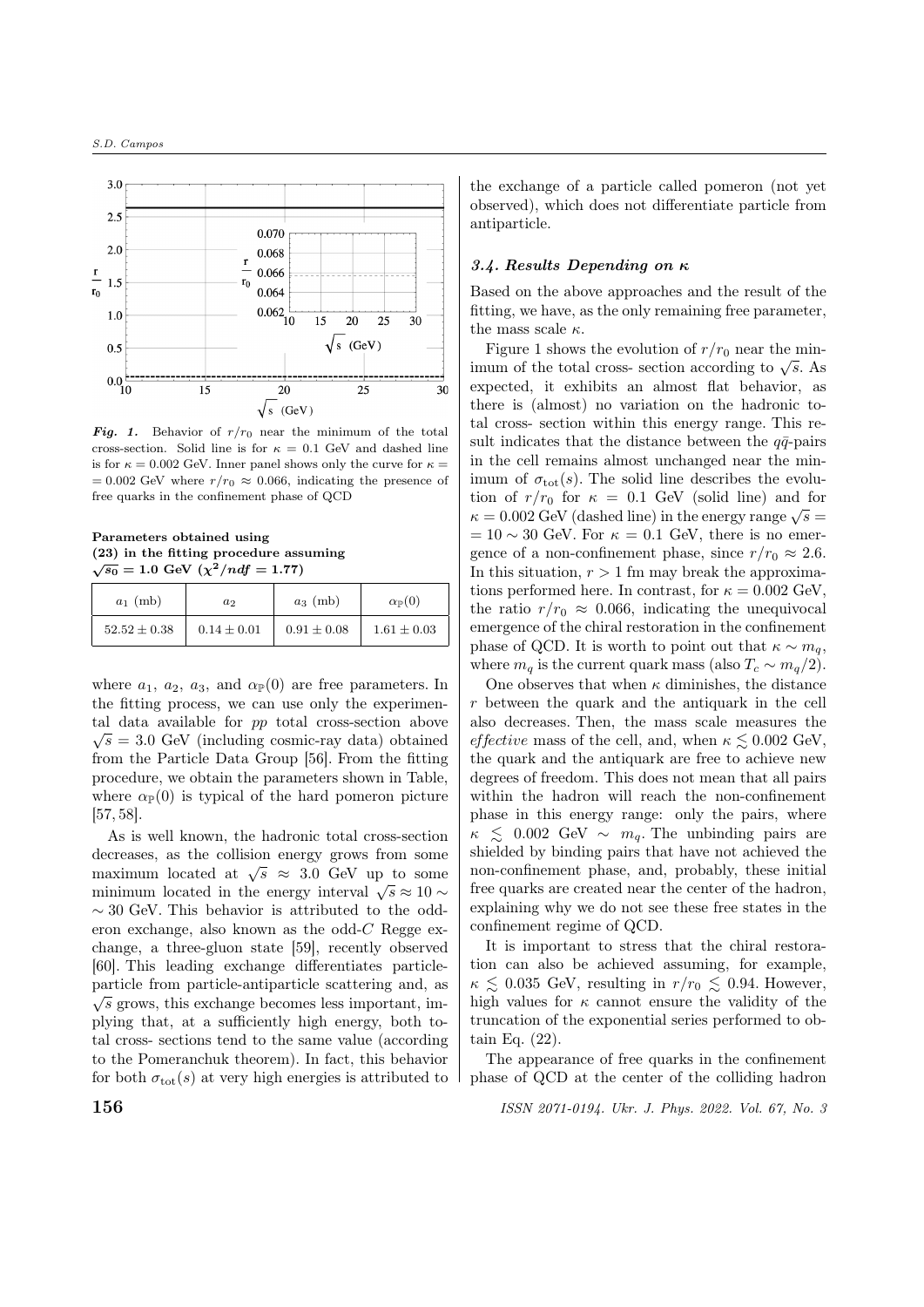

Fig. 2. For panels (a) and (c), solid line ( $\kappa = 0.002$  GeV), dashed line ( $\kappa = 0.1$  GeV), and dotted line ( $\kappa = 0.500$  GeV). Panels (b) and (d) show the behavior of the running coupling for  $\kappa = 0.002$  GeV. The fast decreasing of  $\alpha_s(Q)$  in panel (b) represents a very slow increase in the position space  $(d)$ 

may explain the hollowness effect [61, 62], marked by the appearance of a gray area near the center of the hadron (please, see [63], and references therein). This effect, broadly speaking, indicates that the black disk limit cannot be reached even for asymptotic energies.

In Fig. 2, panels  $(a)$  and  $(b)$  show the behavior of  $\alpha_s(Q)$  using (8) and depending on  $\kappa$ . The solid line is for  $\kappa = 0.002$  GeV (almost invisible in panel (*a*)), dashed line is for  $\kappa = 0.1$  GeV, and for  $\kappa = 0.500$  GeV we have the dotted line. Observe that the adoption of  $\kappa$  as a free parameter introduces the possibility of a non-confinement phase even for small  $Q$ . Panels  $(c)$ and (d) are for  $\bar{\alpha}_s(r)$  using the same values for  $\kappa$ . In panel (c), the solid line for  $\kappa = 0.002$  GeV is almost flat compared to the other curves, while, in panel  $(a)$ , considering the same  $\kappa$ , the solid line presents a fast decrease.

ISSN 2071-0194. Ukr. J. Phys. 2022. Vol. 67, No. 3  $157$ 

#### 4. Final Remarks

In the BKT phase transition, the vortex-antivortex pair is unbinding at the critical temperature. An analogy for this phase transition can be done by treating  $q\bar{q}$ -pairs like the vortex-antivortex pairs [15]. As obtained in this work, under certain physical conditions, the  $q\bar{q}$ -pairs can no longer exist even in the confinement phase of QCD. The possible restoration of the chiral symmetry in the confinement phase should be understood as the coexistence of free quarks and colorless states during the collision.

Interestingly, a few years ago was predicted both the existence of quark matter (which is not a quark) and the possibility that it suffers a chiral symmetry restoration in the confinement phase of QCD [18, 19]. According to McLerran and Pisarski [18], for a large number of colors  $N$ , it is reasonable that, for a large chemical potential  $\mu_q$  and a low temperature,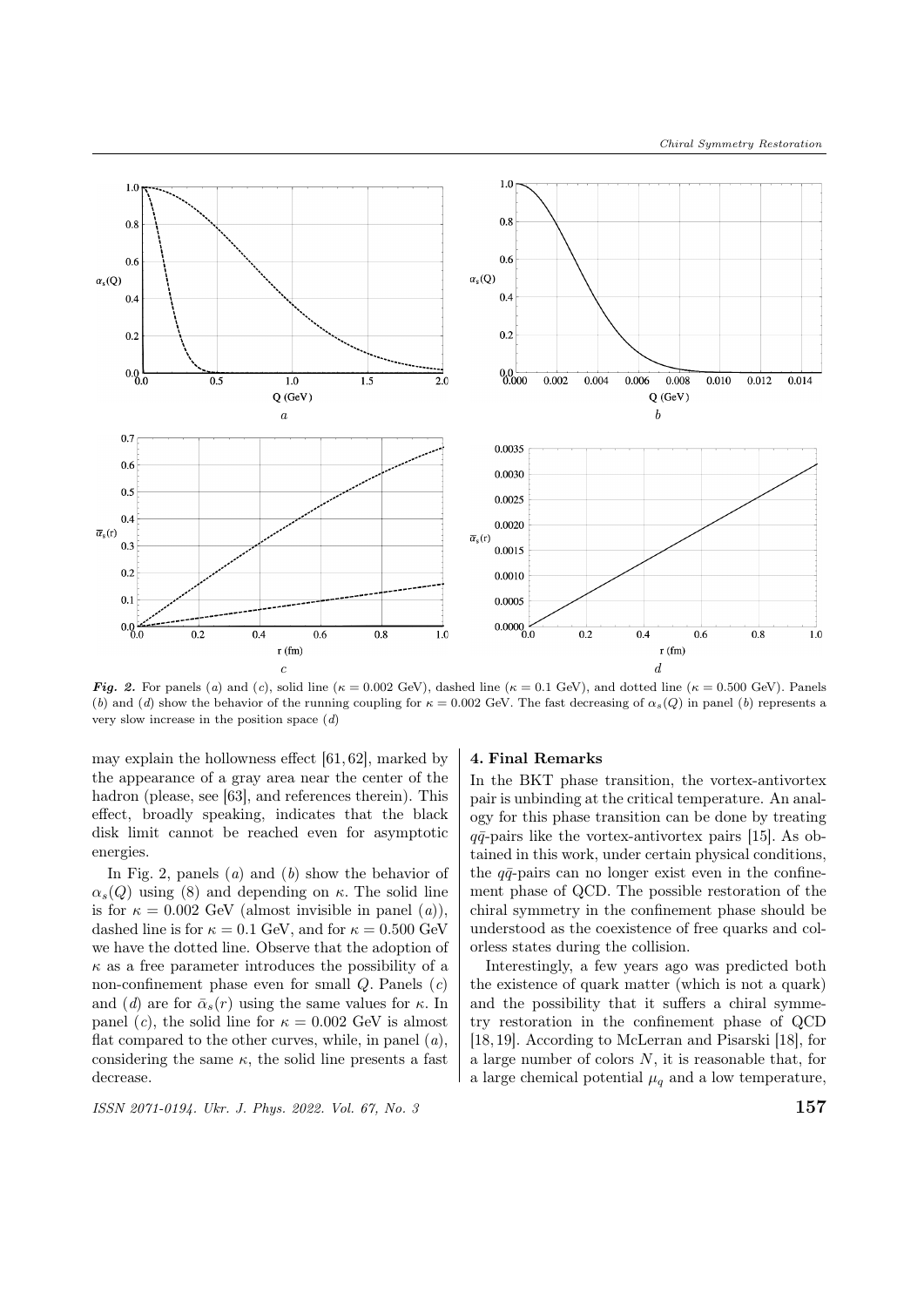#### S.D. Campos

a confining regime exists, as well as the preservation of the chiral symmetry.

Using the running coupling constant defined in the light-front approach to QCD, we obtain a confinement potential depending on the mass scale  $\kappa$ , considered here as the effective mass of the  $q\bar{q}$ -pair. The Helmholtz free energy close to the minimum of the total cross- section allows us to connect the entropy with the confinement potential. The fitting procedure is implemented to  $\sigma_{\text{tot}}(s)$  using  $pp$  experimental data. Then, the ratio  $r/r_0$  is analyzed depending only on  $\kappa$ .

Considering the mass scale as a free parameter, it is assumed that  $\kappa$  represents the effective mass within the cell. For  $\kappa = 0.002$  GeV, the ratio  $r/r_0 \approx 0.066$  indicates the emergence of the chiral symmetry restoration in the confinement phase of QCD. It is important to stress that  $\kappa$  is close to the current quark mass, i.e., at the chiral symmetry restoration, one may expect  $\kappa \sim m_q$ . On the other hand, for  $\kappa \gtrsim 0.035$  GeV, there is no emergence of free quarks in the confinement phase of QCD. In addition, we note that, in the 0.002 GeV $\lesssim \kappa \lesssim 0.035$  GeV interval, the chiral symmetry restoration is allowed, if the approximations performed could be ensured.

As a final conjecture, the decreasing of  $\kappa$ , resulting in the decreasing of  $r$ , may be a consequence of the In the decreasing or r, may be a consequence of the odderon exchange occurring from some  $\sqrt{s} \approx 3.0$  GeV up to the minimum of  $\sigma_{\text{tot}}(s)$ . As the collision energy smoothly grows above the minimum of  $\sigma_{\text{tot}}(s)$ , the odderon is no longer the leading particle exchange, which could imply a decrease in the emergence of free quarks. However, above the minimum of  $\sigma_{\text{tot}}(s)$ , the creation of free quark through the odderon exchange, although less effective due to the diminishing (not the vanishing) in the odderon exchange, possibly continues up to the hadron dissociation (at the saturation scale). Since the emergence of free quarks leads to the increase of the entropy inside the hadron, then the growth of  $\sigma_{\text{tot}}(s)$  above the minimum may be caused (in thermodynamics language) by the increase of the entropy, which leads to the hadron dissociation at the saturation scale [64].

S.D.C. thanks the UFSCar for the financial support.

1. Y. Aoki et al. The QCD transition temperature: results with physical masses in the continuum limit II. J. High. Energ. Phys. 0906, 088 (2009).

- 2. S. Borsanyi et al. (Wuppertal-Budapest Collaboration). Is there still any  $T_c$  mystery in lattice QCD? Results with physical masses in the continuum limit III. J. High. Energ. Phys. 1009, 073 (2010).
- 3. C. Ratti. Lattice QCD and heavy ion collisions: a review of recent progress. Rept. Prog. Phys. 81(8), 084301 (2018).
- 4. A. Bazavov et al. (USQCD Collaboration). Hot-dense lattice OCD: USQCD whitepaper 2018. Eur. Phys. J. A 55 (11), 194 (2019).
- 5. L. Adamczyk et al. (STAR Collaboration). Bulk properties of the medium produced in relativistic heavy-ion collisions from the beam energy scan program. Phys. Rev.  $C$  96(4), 044904 (2017).
- 6. A. Andronic et al. Decoding the phase structure of QCD via particle production at high energy. Nature 561 (7723), 321 (2018).
- 7. M. Cvetič, H. Lü, C.N. Pope. Entropy-product rules for charged rotating black holes. Phys. Rev. D 88, 044046 (2013).
- 8. M. Li. Note on the production of scale-invariant entropy perturbation in the ekpyrotic universe. Phys. Lett. B 724, 192 (2013).
- 9. L. Herrera et al. Vorticity and entropy production in tilted Szekeres spacetimes. Phys. Rev. D 86, 044003 (2012).
- 10. S. Mattiello. Entropy production for an interacting quarkgluon plasma. Nucl. Phys. A 894, 1 (2012).
- 11. Y.K. Vermani, R.K. Puri. Entropy and light cluster production in heavy-ion collisions at intermediate energies. Nucl. Phys. A 847, 243 (2010).
- 12. R.J. Fries, B. Muller, A. Schäfer. Decoherence and entropy production in relativistic nuclear collisions. Phys. Rev. C 79, 034904 (2009).
- 13. K. Kutak. Gluon saturation and entropy production in proton-proton collisions. Phys. Lett. B 705, 217 (2011).
- 14. D. Kharzeev, K. Tuchin. From color glass condensate to quark-gluon plasma through the event horizon. Nucl. Phys. A 753, 316 (2005).
- 15. S.D. Campos. Chiral symmetry in the confinement phase of QCD. Mod. Phys. Lett. A 36 (19), 2150135 (2021).
- 16. R. Hagedorn. Statistical thermodynamics of strong interactions at high energies. Il Nuovo Cimento Suppl. 3, 147 (1965).
- 17. R. Hagedorn. Hadronic matter near the boiling point. Il Nuovo Cimento A 56, 1027 (1968).
- 18. L. McLerran, R.D. Pisarski. Phases of dense quarks at large . Nucl. Phys. A 796, 83 (2007).
- 19. L.YA. Glozman, R.F. Wagenbrunn. Chirally symmetric but confined hadrons at finite density. Mod. Phys. Lett. A 23, 2385 (2008).
- 20. V.L. Berezinskii. Destruction of long range order in onedimensional and two-dimensional systems having a continuous symmetry group. I. Classical systems. Zh. Eksp. Teor. Fiz. 59, 907 (1970); Sov. Phys. JETP 32, 493 (1971).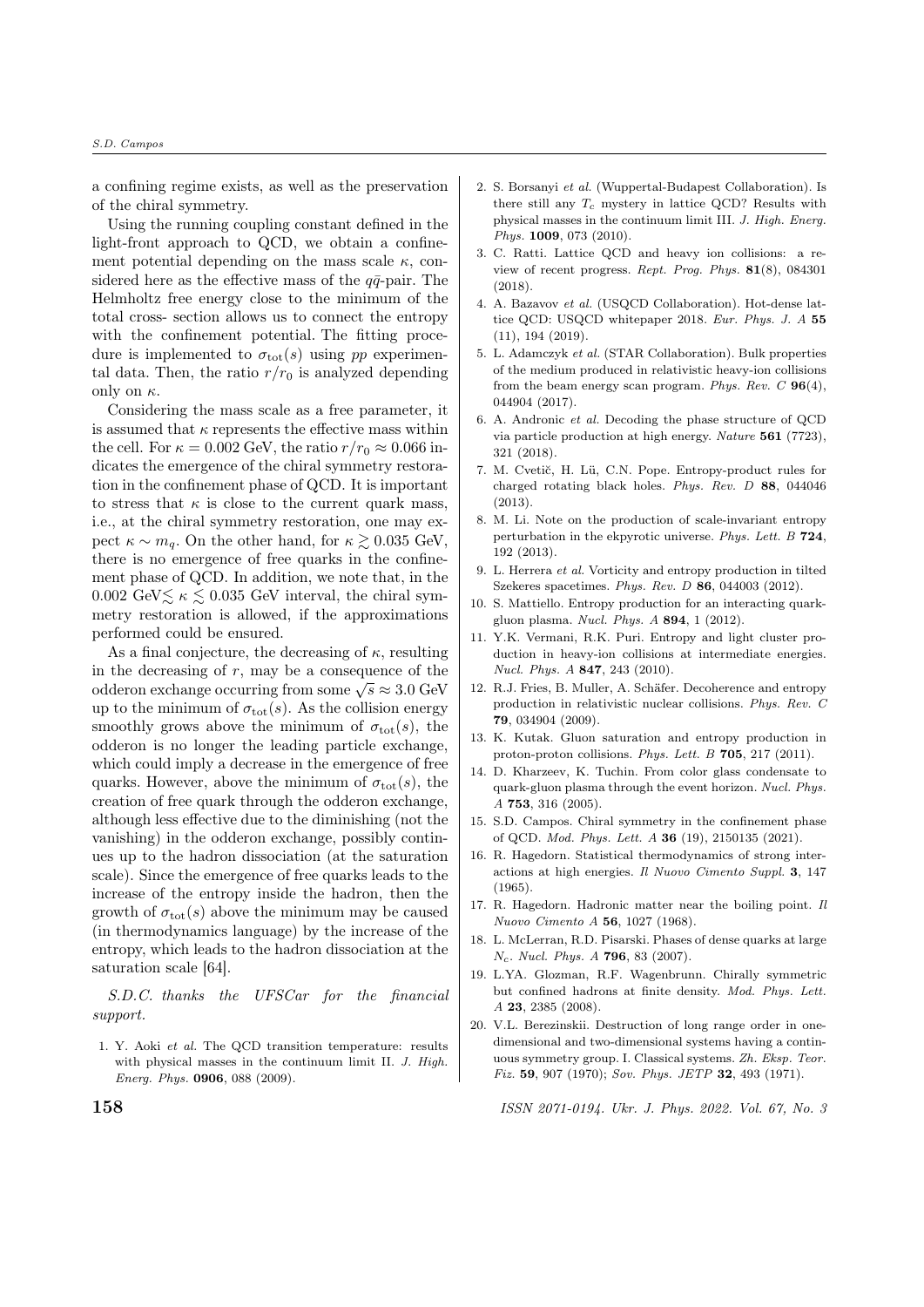- 21. J.M. Kosterlitz, D.J. Thouless. Ordering, metastability and phase transitions in two-dimensional systems. J. Phys. C 6, 1181 (1973).
- 22. A. Deur, S.J. Brodsky, G.F. de Téramond. The QCD running coupling. Prog. Part. Nuc. Phys. 90, 1 (2016).
- 23. V. de Alfaro, S. Fubini, G. Furlan. Conformal invariance in quantum mechanics. Il Nuovo Cimento 34 (4), 569 (1976).
- 24. J. Terrell. Invisibility of the Lorentz contraction. Phys. Rev. 116 (4), 1041 (1959).
- 25. R. Penrose. The apparent shape of a relativistically moving sphere. Mathematical Proceedings of the Cambridge Philosophical Society 55 (1), 137 (1959).
- 26. D. Bohm. A suggested interpretation of the quantum theory in terms of "hidden" variables. I. Phys. Rev. 85, 166 (1952); ibid 180 (1952).
- 27. Sh. F.Y. Liu, R. Rapp. An in-medium heavy-quark potential from the  $Q\bar{Q}$  free energy. ArXiv: 1501.07892[hep-ph].
- 28. G. Dennis et al. Fermi's ansatz and Bohm's quantum potential. Phys. Lett. A 378, 2363 (2014).
- 29. G. Dennis, M.A. de Gosson, B.J. Hiley. Bohm's quantum potential as an internal energy. Phys. Lett. A 379, 1224 (2015).
- 30. C. Quigg, J.L. Rosner. Quarkonium level spacings. Phys. Lett. B **71**, 153 (1977).
- 31. C. Quigg, J.L. Rosner. Quantum mechanics with applications to quarkonium. Phys. Rep. 56 (4), 167 (1979).
- 32. E. Eichten et al. Spectrum of charmed quark-antiquark bound states. Phys. Rev. Lett. 34, 369 (1975).
- 33. E. Eichten et al. Charmonium: the model. Phys. Rev. D 17, 3090 (1978).
- 34. E. Eichten et al. Charmonium: comparison with experiment. Phys. Rev. D 21, 203 (1980).
- 35. M.G. Olsson, S. Vesell, K. Williams. Observations on the potential confinement of a light fermion. Phys. Rev. D 51, 5079 (1995).
- 36. D. Ebert, V.O. Galkin, R.N. Faustov. Mass spectrum of orbitally and radially excited heavy-light mesons in the relativistic quark model. Phys. Rev. D 57, 5663 (1998); Erratum Phys. Rev. D 59, 019902 (1998).
- 37. E.J. Eichten, C. Quigg. Mesons with beauty and charm: spectroscopy. Phys. Rev. D 49, 5845 (1994).
- 38. S. Aoki *et al.*  $2 + 1$  flavor lattice QCD toward the physical point. Phys. Rev. D 79, 034503 (2009).
- 39. A.P. Trawinski  $et$  al. Effective confining potentials for QCD. Phys. Rev. D 90, 074017 (2014).
- 40. D.V. Shirkov, I.L. Solovtsov. Analytic model for the QCD running coupling with universal  $\alpha_s(0)$  value. Phys. Rev. Lett. 79, 1209 (1997).
- 41. S. J.Brodsky et al. Meson/baryon/tetraquark supersymmetry from superconformal algebra and light-front holography. Int. J. Mod. Phys. A 31 (19), 1630029 (2016).
- 42. S.J. Brodsky, G.F. de Téramond, A. Deur. Nonperturbative QCD coupling and its  $\beta$  function from light-front holography. *Phys. Rev. D* **81**, 096010 (2010).
- 43. S.J. Brodsky, H.G. Dosch, J. Erlich. Light-front holographic QCD and emerging confinement. Phys. Rept. 584, 1 (2015).
- $\frac{15}{15}$  ISSN 2071-0194. Ukr. J. Phys. 2022. Vol. 67, No. 3
- 44. A. Karch et al. Linear confinement and AdS/QCD. Phys. Rev. D 74, 015005 (2006).
- 45. P. Zhang. Linear confinement for mesons and nucleons in AdS/QCD. J. High. Energ. Phys. 2010 (5), 39 (2010).
- 46. A.J.G. Hey, R.L. Kelly. Baryon spectroscopy. Phys. Rep. 96, 71 (1983).
- 47. T. Branz et al. Light and heavy mesons in a soft-wall holographic approach. Phys. Rev. D  $82$ , 074022 (2010).
- 48. D. Chakrabarti, C. Mondal. Nucleon and flavor form factors in a light front quark model in AdS/QCD. Eur. Phys.  $J. C$  **73.** 2671 (2013).
- 49. A. Bacchetta, S. Cotogno, B. Pasquini. The transverse structure of the pion in momentum space inspired by the AdS/QCD correspondence. Phys. Lett. B 771, 546 (2017).
- 50. D.V. Shirkov. Fourier transformation of the renormalization-invariant coupling. Theor. Math. Phys. 136 (1), 893 (2003).
- 51. A. Erdélyi et al. Tables of integral transforms (McGraw-Hill, 1954) [ISBN: 978-0070195509].
- 52. H.G. Dawson. On the numerical value of  $\int_0^h e x^2 dx$ . Proceedings of the London Mathematical Society, s1-29 (1), 519 (1897).
- 53. M. Abramowitz, I.A. Stegun. Error function and Fresnel integrals. Handbook of mathematical functions with formulas, graphs, and mathematical tables (9th ed. New York, 1972) [ISBN: 9780486612720].
- 54. F.G. Lether, P.R. Wenston. Elementary approximations for Dawson's integral. Journal of Quantitative Spectroscopy and Radiative Transfer 46 (4), 343 (1991).
- 55. S.D. Campos. Logarithmic Regge pole. Chin. Phys. C 44, 103103 (2020).
- 56. M. Tanabashi et al. (Particle Data Group). Review of particle physics. Phys. Rev. D 98, 030001 (2018).
- 57. E.A. Kuraev, L.N. Lipatov, V.S. Fadin. Multiregge processes in the Yang–Mills theory. Sov. Phys. JETP 44, 443 (1976).
- 58. Y.Y. Balitsky, L.N. Lipatov. The Pomeranchuk singularity in quantum chromodynamics. Sov. J. Nucl. Phys. 28, 822 (1978).
- 59. J. Bartels. High-energy behaviour in a non-abelian gauge theory (II). First corrections to  $T_n \to m$  beyond the leading In s approximation. Nucl. Phys. B 175 (3), 365 (1980).
- 60. G. Antchev et al. (TOTEM Collaboration). First determination of the  $\rho$  parameter at  $\sqrt{s} = 13$  TeV: probing the existence of a colourless C-odd three-gluon compound state. Eur. Phys. J. C **79**, 785 (2019).
- 61. I.M. Dremin. Interaction region of high energy protons. Phys. Uspekhi 58, 61 (2015).
- 62. I.M. Dremin. Unexpected properties of interaction of highenergy protons. Phys. Uspekhi 60 (4), 333 (2017).
- 63. S.D. Campos, V.A. Okorokov, C.V. Moraes. The Tsallis entropy and the BKT-like phase transition in the impact